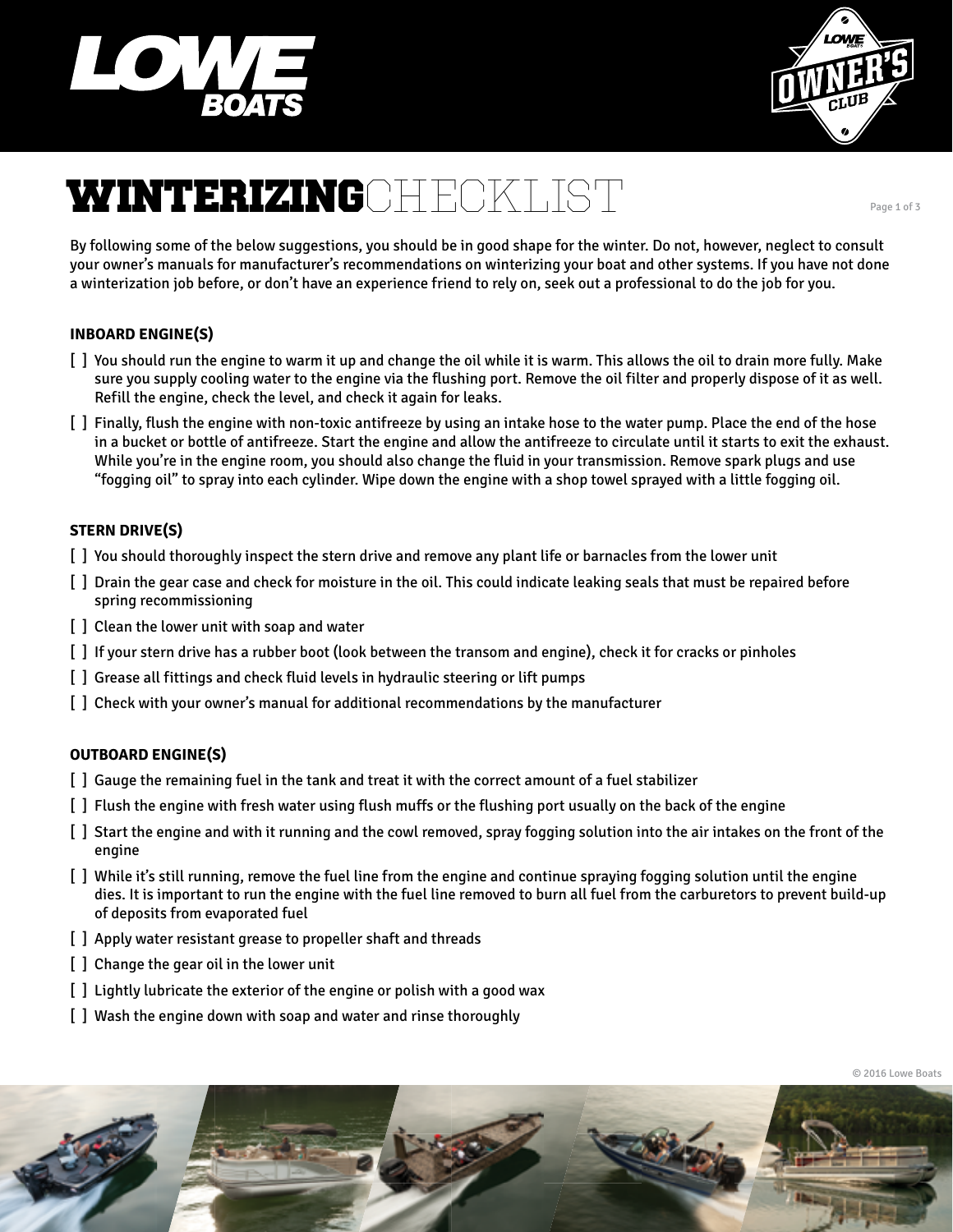



# **WINTERIZING**CHECKLIST

#### **FUEL**

- [ ] Some manufacturers suggest filling your fuel tanks and adding stabilizer to the fuel. Fuel tanks leave less room for condensation to form.
- [ ] Other manufacturers, noting that ethanol may spoil over the winter no matter what you do to it, suggest just adding fuel stabilizer. If the fuel is spoiled over the winter, there is less to drain and dispose of.
- [] Change the fuel filters and water separators.

### **BILGES**

- [] Use soap, hot water, and a stiff brush to clean up any oil spills
- [] Once the bilges are clean, spray with a moisture displacing lubricant
- [] Add a little antifreeze to prevent any water from freezing

#### **FRESH WATER SYSTEM**

- [] Completely drain the fresh water tank and hot water heater
- [ ] Isolate the hot water heater by disconnecting the in and out lines and connect them together
- [ ] Pump a non-toxic antifreeze into the system and turn on all the facets including the shower and any wash-down areas until you see the antifreeze coming out
- [] Also put non-toxic antifreeze in the water heater

#### **HEAD**

- [ ] Pump out the holding tank at an approved facility
- [] While pumping, add fresh water to the bowl and flush several times
- [] Use Vanish crystals or whatever your owner's manual recommends
- [] Add fresh water and pump out again
- [ ] Add antifreeze and pump through hoses, holding tank, y-valve, macerator, and discharge hose
- [ ] Again, check your owner's manual to make sure that an alcohol-based antifreeze won't damage your system



Page 2 of 3